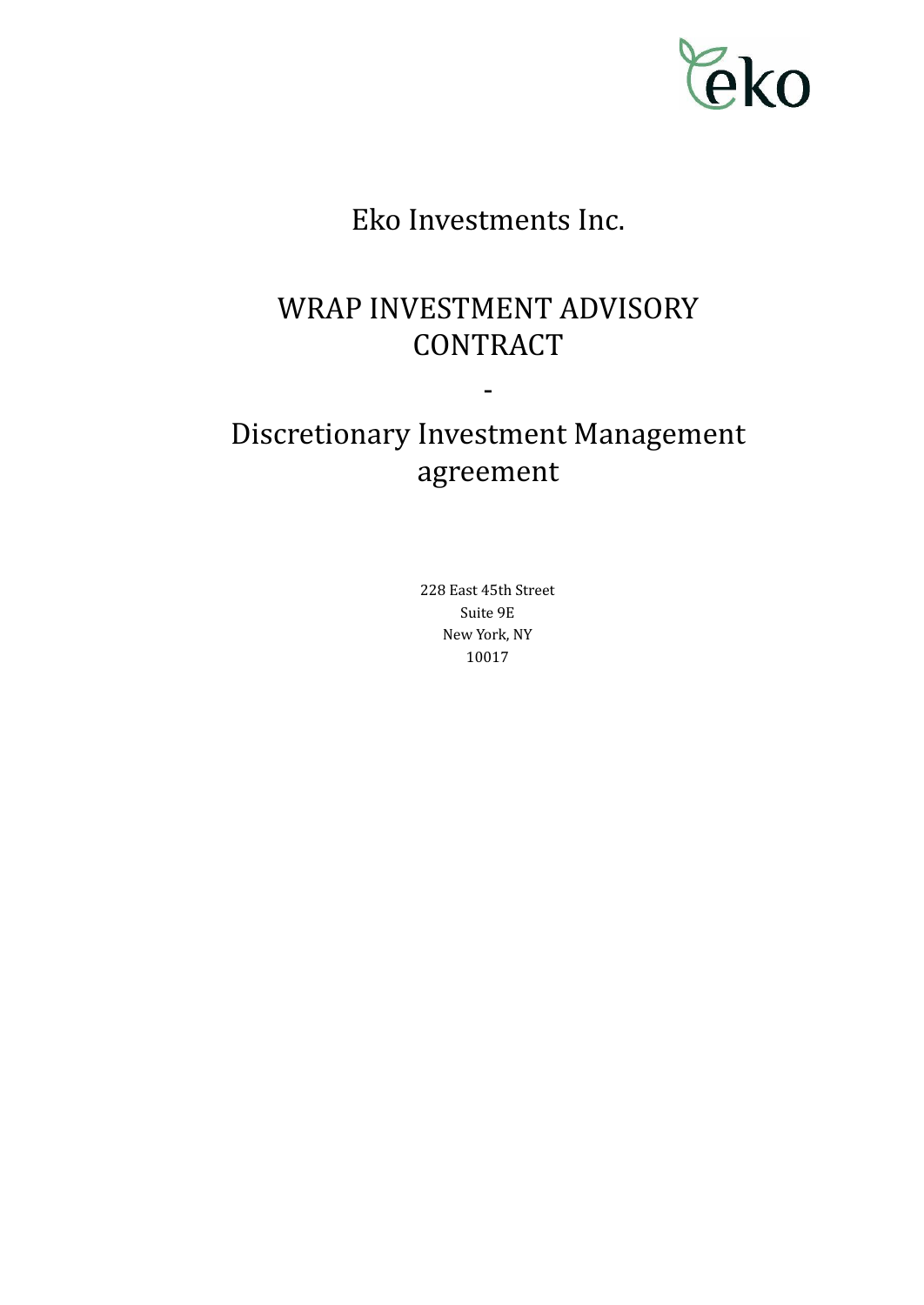

The undersigned ("Client"), being duly authorized, has established an account (the "Account") and hereby agrees to engage Eko Investments Inc. (hereafter: Eko) on the following terms and conditions.

# **1. Appointment of Eko**

Client hereby appoints Eko as investment adviser for the Account. Client agrees to promptly notify Eko in writing of any changes to the information contained on the Investment Policy Statement or other information pertinent to the Account and to provide Eko with prior written notice of any changes in the identity of persons authorized to act on behalf of Client with respect to the Account.

# **2. Services of Eko**

By execution of this Agreement, Eko hereby accepts the appointment as investment adviser for the Account and agrees, as of the effective date set forth in the electronic signature page, to provide the services indicated below:

- (a) Supervise and direct the investments of the Account in accordance with the investment objectives of Client
- (b) Appraise and review investments of the Account

It is understood and agreed that Eko, in the maintenance of records for its own purposes, or in making such records or the information contained therein available to Client or any other person at the direction of Client, does not assume responsibility for the accuracy of information furnished by Client or any other person.

# **3. Authority (discretionary investment management)**

Except as otherwise set forth in this Agreement, Client authorizes Eko to investigate, purchase, and sell on behalf of Client, various securities and investments. Eko is authorized to execute purchases and sales of securities on Client's behalf without consulting Client regarding each sale or purchase.

# **4. Client accounts**

Client has opened or will open an account with a custodian or other authorized third party (the "Custodian") for the execution of securities transactions and custodial services. The Custodian at the time this Agreement is executed is identified in Exhibit II hereto. All funds/securities will be delivered between Client and the Custodian only. Client hereby authorizes Eko to receive from the Custodian a copy of any agreement between Client and the Custodian in effect at any time with respect to the Account.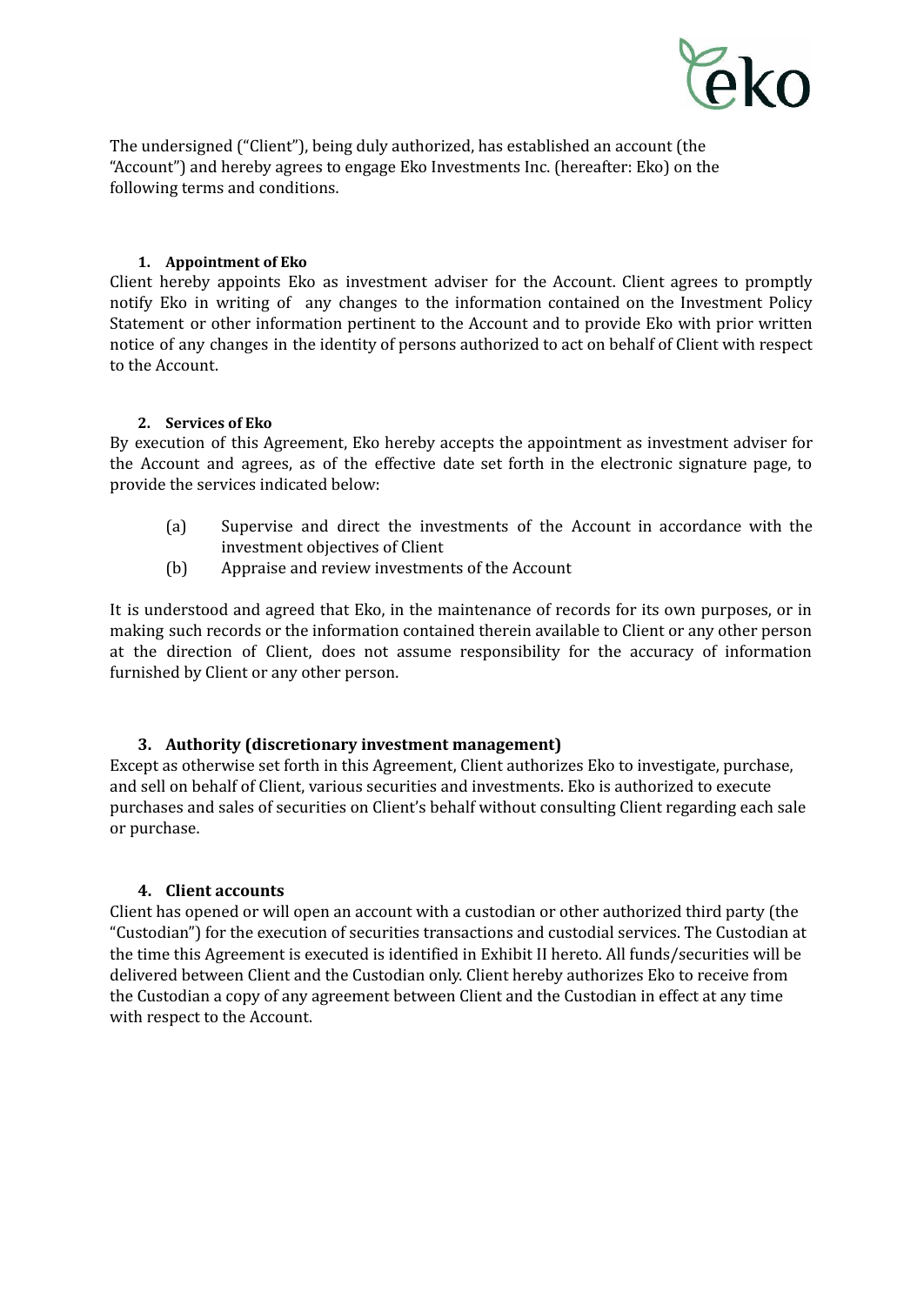

# **5. Service to other clients**

Client has opened or will open an account with a custodian or other authorized third party (the "Custodian") for the execution of securities transactions and custodial services. The Custodian at the time this Agreement is executed is identified in Exhibit II hereto. All funds/securities will be delivered between Client and the Custodian only. Client hereby authorizes Eko to receive from the Custodian a copy of any agreement between Client and the Custodian in effect at any time with respect to the Account.

# **6. Inside information**

Eko shall have no obligation to seek to obtain any material nonpublic ("inside") information about any issuer of securities and shall not purchase, sell, or recommend for the Account the securities of any issuer on the basis of any such information as may come into its possession.

## **7. Liability**

Eko shall not be liable to the Client for any independent acts or omissions by third parties. A person who is not a party to this Agreement has no rights to enforce any term of this Agreement and this Agreement shall not be deemed to create any third party beneficiary rights.

## **8. Proxies**

While currently Eko does not accept voting authority for client securities, it reserves the right to do so in the future. Until this time, clients will receive proxies directly from the issuer of the security or the custodian andlients should direct all proxy questions to the issuer of the security.

#### **9. Fees**

The compensation of Eko for its services rendered hereunder shall be calculated in accordance with the Schedule of Fees found in Eko's ADV Part 2A. Clients shall be given thirty (30) days' prior written notice of any proposed increase in fees. Any increase in fees shall be accompanied by an amendment or the execution of a new contract, with signatures from both parties evidencing acceptance of the new fees.

#### **10. Valuation**

In computing the market value of any investment of the Account, the securities in the Account listed on a national securities exchange or otherwise subject to current last-sale reporting shall be valued at the amount reported on the statement that Client receives from the Custodian. Such securities which are not traded nor subject to last-sale reporting shall be valued at the latest available bid price reflected by quotations furnished to Eko by such sources as it may deem appropriate. Any other security shall be valued in such manner as shall be determined in good faith by Eko and Client to reflect its fair market value

# **11. Representations by Client**

The execution and delivery of this Agreement by Client shall constitute the representations by Client that the terms hereof do not violate any obligation by which Client is bound, whether arising by contract, operation of law or otherwise; that if Client is an entity other than a natural person (a) this Agreement has been duly authorized by appropriate action and is binding upon Client in accordance with its terms and (b) Client will deliver to Eko such evidence of such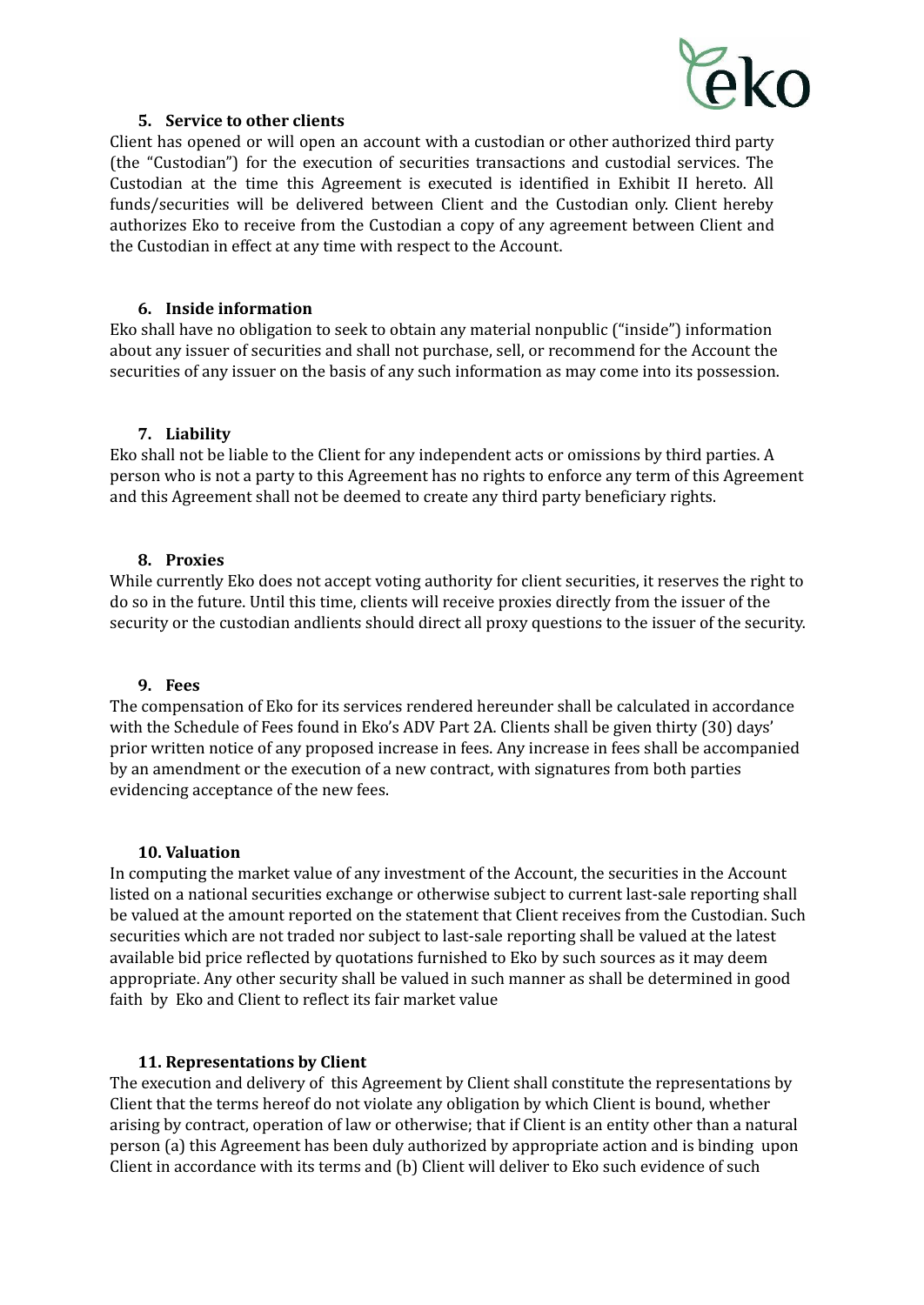

authority as Eko may reasonably require, whether by way of a certified corporate resolution or otherwise; Eko is responsible only for the Account and not for the diversification or prudent investment of any outside assets or holdings of Client.

The following language of this section applies only if your Account is for a (a) pension or other employee benefit plan (including a 401(k) plan) governed by the Employee Retirement Income Security Act of 1974, as amended ("ERISA"); (b) tax-qualified retirement plan under section 401(a) of the Internal Revenue Code of 1986, as amended (the "Code"), and not covered by ERISA; or (c) an individual retirement account under the Code.

Client represents that Eko has furnished true and complete copies of all documents establishing and governing the plan and evidencing Client authority to retain Eko. Client acknowledges that Client is a "named fiduciary" with respect to the control or management of the assets in the Account. Client will furnish promptly to Eko the governing plan documents, any amendment to the plan, and Client agrees that, if any

amendment affects Eko's rights or obligations, then the amendment will be binding on Eko only when agreed to by Eko in writing. If the Account contains only a part of the assets of the plan, then Client understands that Eko will have no responsibility for the diversification of all of the plan's investments and that Eko will have no duty, responsibility, or liability for Client assets that are not in the Account. If the Employee Retirement Income Security Act of 1974, as amended ("ERISA") or other applicable law requires bonding with respect to the assets in the Account, then upon written request by Eko, Client will obtain and maintain at Client expense bonding that satisfies the requirements of Section 412 of ERISA and covers Eko and affiliated persons of Eko.

# **12. Representations by Eko**

By execution of this Agreement, Eko represents and confirms that it is registered as an investment adviser or exempt from registration pursuant to applicable laws and regulations.

# **13. Amendment; Termination**

This Agreement contains the entire agreement between the parties, may not be modified or amended except in writing as executed by both parties, and remains in force and effect unless terminated by either party as discussed herein. Client may terminate the Agreement within five (5) business days of signing the Agreement, without penalty or fee. Thereafter, this Agreement shall continue in effect until terminated by either party by giving to the other party written notice.

#### **14. Notices**

All notices and other communications contemplated by this Agreement shall be deemed duly given if transmitted to Eko at the address set forth on the cover page of this Agreement to the attention of its Chief Compliance Officer, and to Client at the address appearing below, or at such other address or addresses as shall be specified, in each case, in a written notice similarly given.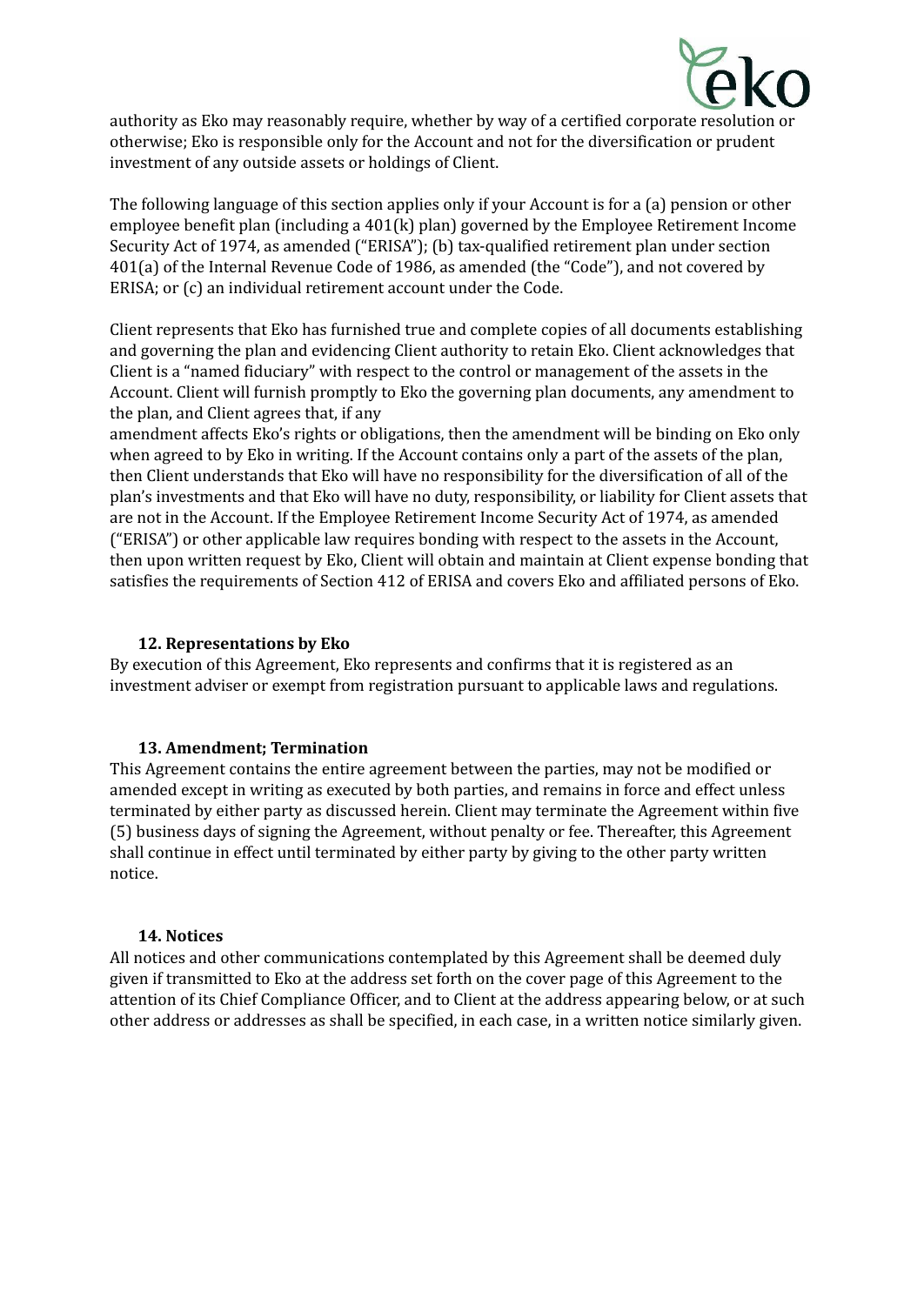

## **15. Governing law**

The validity of this Agreement and the rights and liabilities of the parties hereunder shall be determined in accordance with the laws of the state in which Client resides except to the extent preempted by ERISA or other federal or state laws or regulations.

# **16. Exhibits**

The following Exhibits are attached hereto and incorporated as part of this Agreement: Exhibit I - Schedule of Fees Exhibit II - Identification of Custodian Exhibit III - Eko's privacy policy

## **17. Receipts**

Client acknowledges receipt of Form ADV Parts 2A and 2B, Eko's Privacy Policy Statement, and Client Relationships Summary.

## **18. Consent to Electronic Delivery**

Client hereby consents to receive via e-mail or other electronic delivery method for various communications, documents, and notifications from Eko. These items may include but are not limited to: all statements or reports produced by Eko; trade confirmations; billing invoices; all Form ADV brochures; privacy policy statements; and any other notices or documentation that Eko chooses to provide on an ongoing or on an occasional basis. Client agrees to immediately notify Eko of any changes to Client's e-mail address shown below or other electronic delivery address.

#### **19. Assignment**

No assignment of this Agreement may be made by any party to this Agreement without the prior written consent of the other party hereto. Subject to the foregoing, this Agreement shall insure to the benefit and be binding upon the parties hereto, and each of their respective successors and permitted assigns.

#### **20. Confidential Relationship**

All information and advice furnished by either party to the other shall be treated as confidential and shall not be disclosed to third parties except as required by law and as described in Eko's Privacy Policy Statement.

#### **21. Death or Disability**

If Client is a natural person, then Client's death, incapacity, disability, or incompetence will not terminate or change the terms of this Agreement. However, Client's guardian, executor, attorney-in-fact, or other authorized representative may terminate this Agreement by giving Eko written notice in accordance with the termination provisions of this Agreement.

#### **22. Title to assets**

Except to the extent Client has notified, or in the future notifies, Eko in writing, Client represents that assets in the Account belong to Client free and clear of any lien or encumbrances.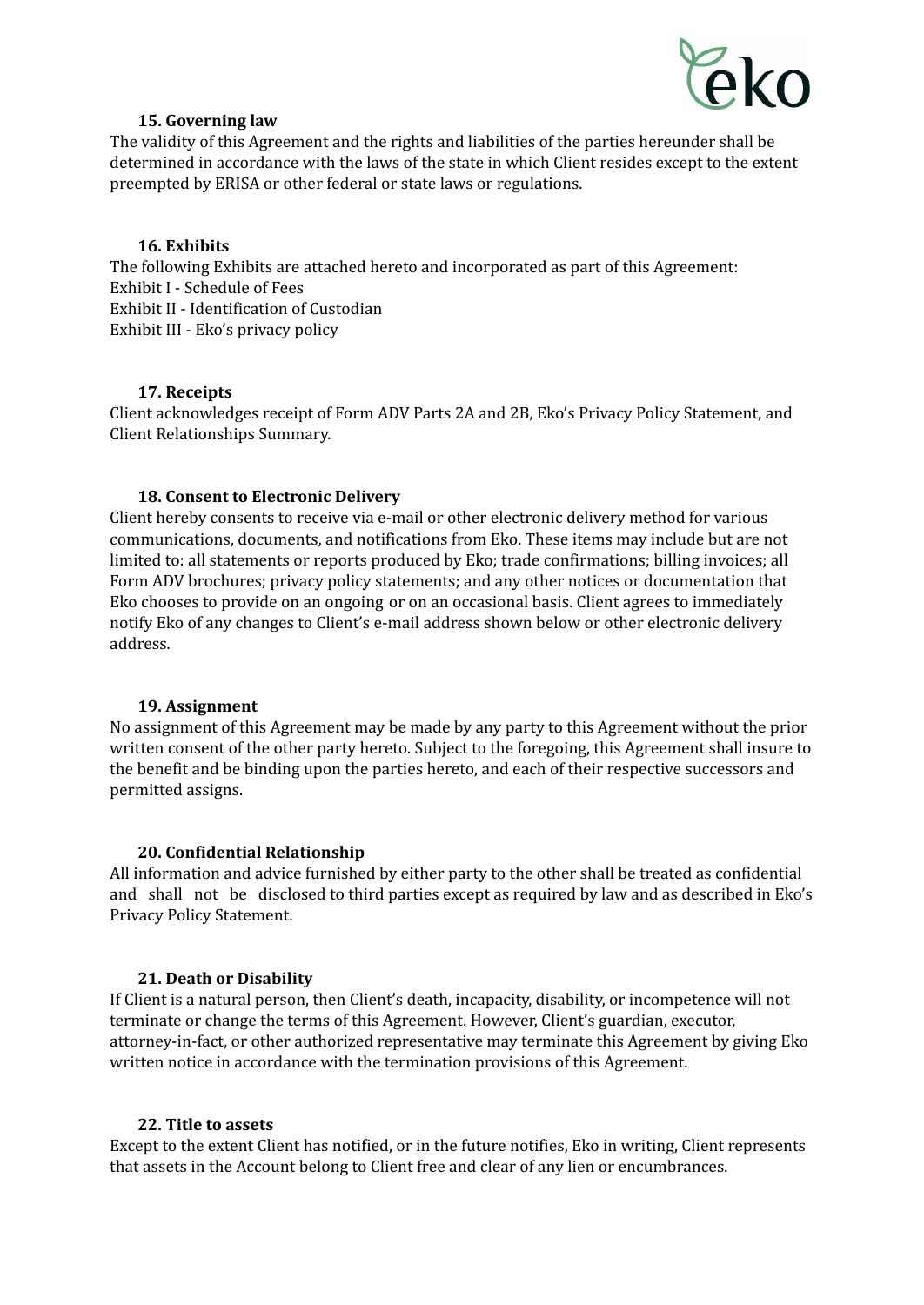

# **23. Market conditions**

Client acknowledges that Eko's past performance and advice regarding client accounts cannot guarantee future results. AS WITH ALL MARKET INVESTMENTS, CLIENT INVESTMENTS CAN APPRECIATE OR DEPRECIATE. Eko does not guarantee or warrant that services offered will result in profit.

Contact Eko: hello@eko.investments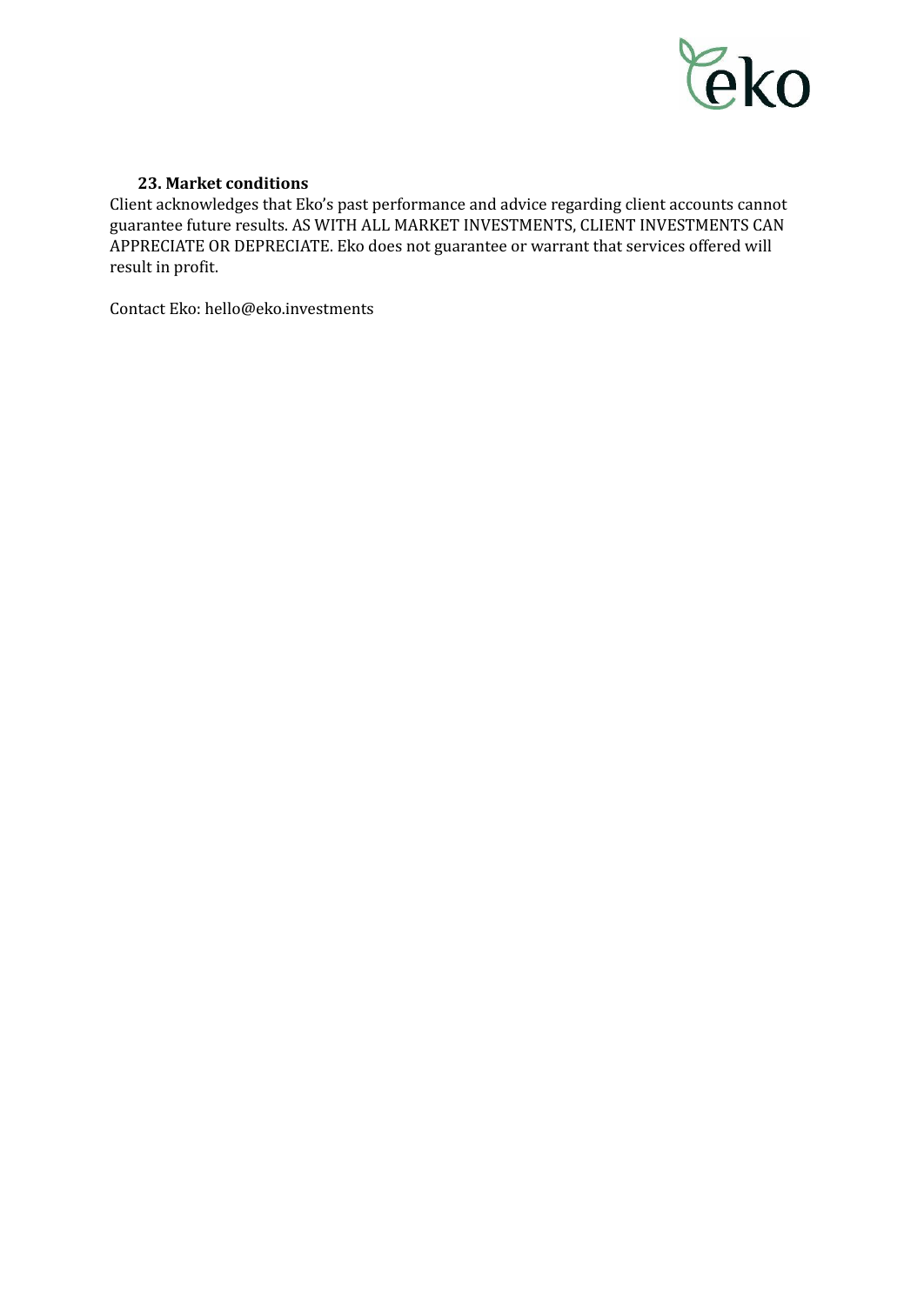

# **Exhibit I – Fee structure**

Eko will not be compensated on the basis of a share of capital gains upon or capital appreciation of the funds or any portion of the funds of the Account. There is no account minimum.

Eko manages a wrap fee program and will wrap third party fees (i.e., custodian fees, brokerage fees, mutual fund fees, transaction fees, etc.) for wrap fee accounts. Eko will charge one fee, and pay transaction fees for the Account using the fee collected from the Client.

For the latest fees, you can look into Eko Investments Inc. ADV Part 2, found here: <https://adviserinfo.sec.gov/firm/summary/313296>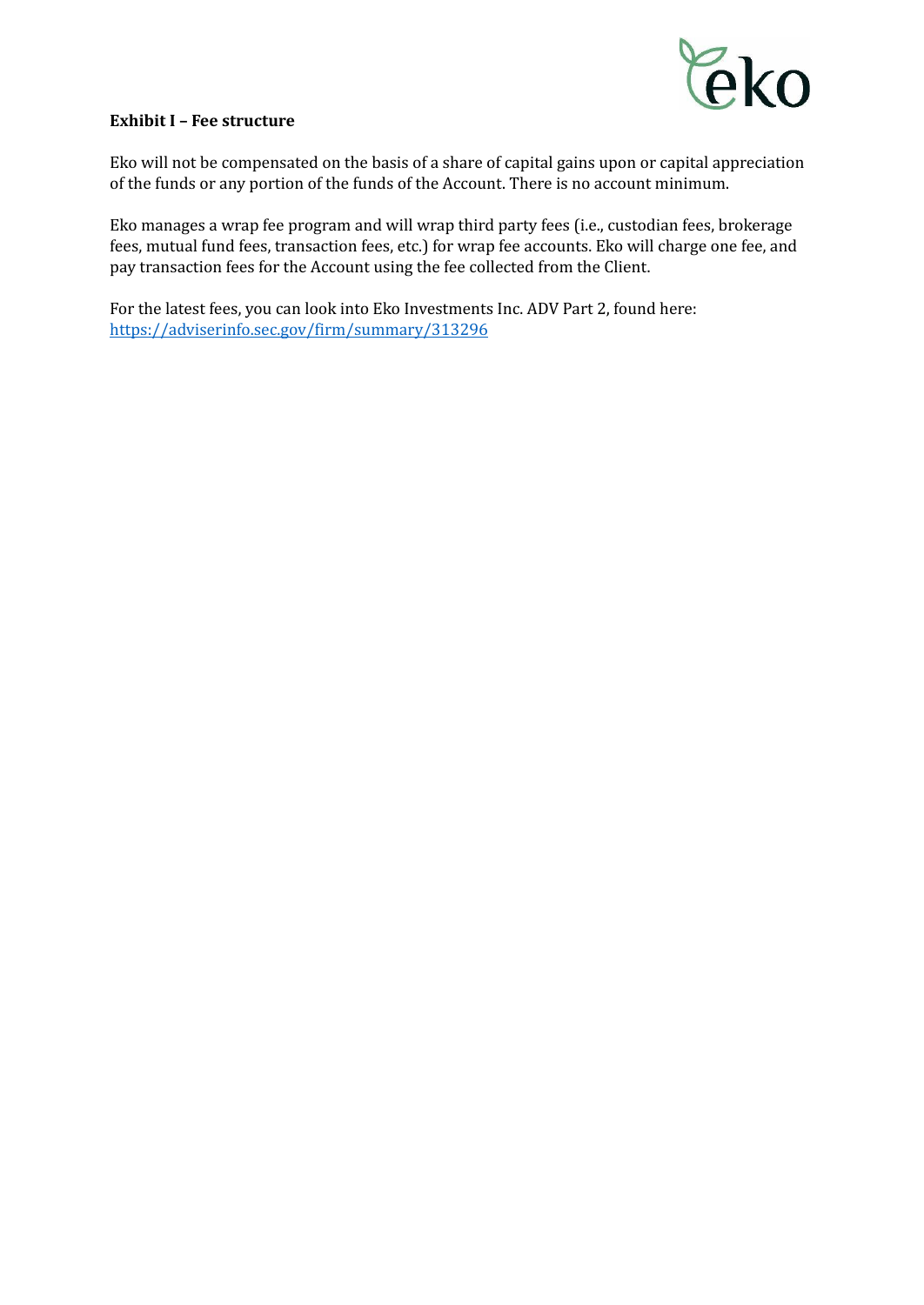

# **Exhibit II – Identification of the custodian**

Custodian: Alpaca Securities LLC Mailing address: support@alpaca.markets

A copy of the custodian's agreement is not attached as part of this Exhibit II.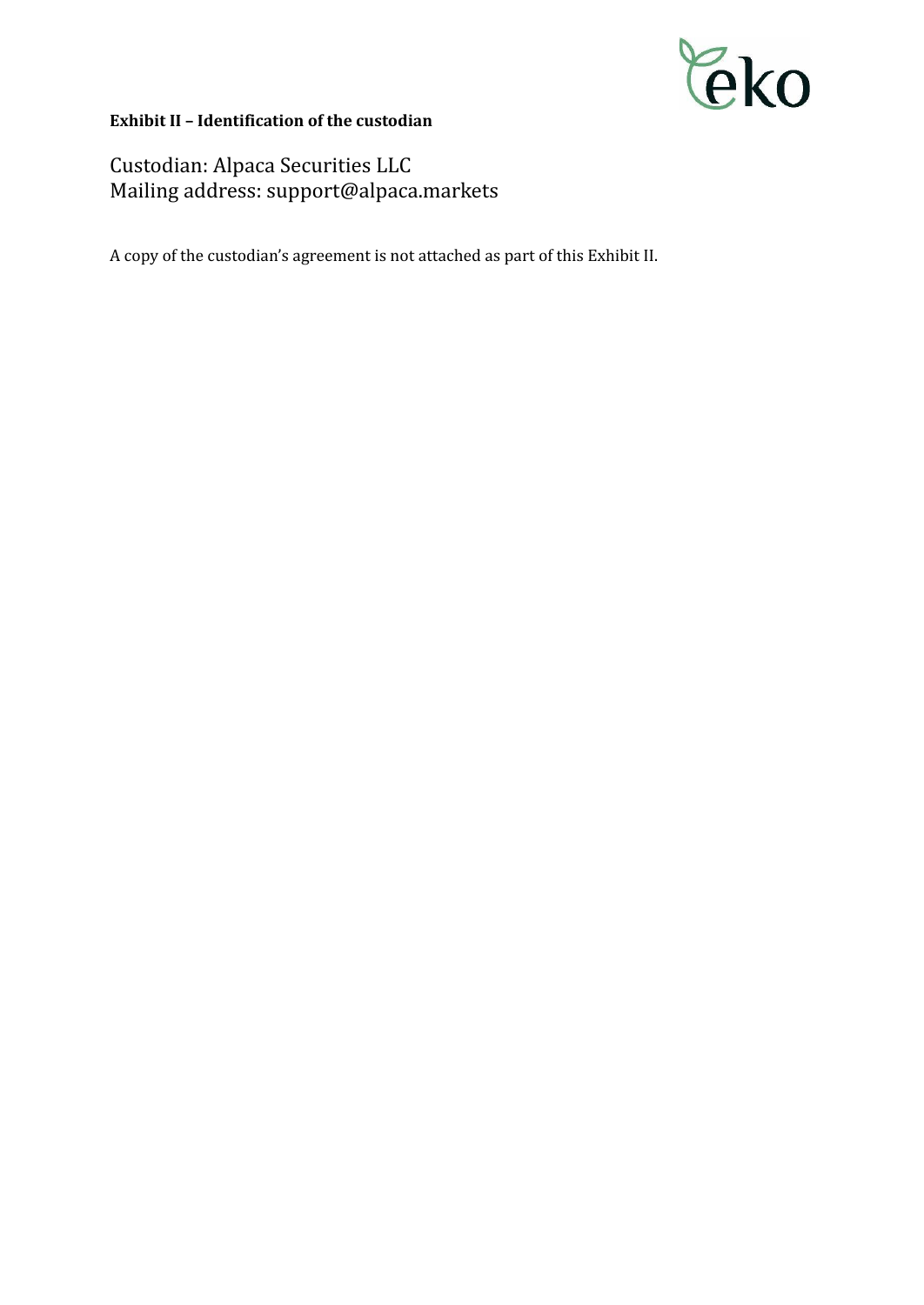

# **Exhibit III – Privacy policy**

This privacy policy describes how Eko Investments Inc. ("Eko" or "we") collects and processes your personal information through your use of this website, including any data generated or any data provided by you or otherwise communicated when you open an account with Eko. If you have any questions about this privacy policy or how we treat your personal information, please contact us at hello@eko.investments.

# **What personal information do we collect?**

Personal information means any information about an individual from which that person can be identified. We may collect:

Technical Information, which may include your internet protocol (IP) address, login data, browser type and version, time zone setting and location, browser plug-in types and versions, operating system and platform on the devices you use to access this website.

Usage Information, namely, information about how you use our website including, but not limited to, how long you spend on it and which pages you visit.

In addition, when you choose to create an account with Eko, we will collect, use, store and/or transfer different kinds of information about you, such as:

Identity Information, including your first name, last name, username or similar identifier, title, date of birth, gender, marital status, and spouse's name.

Contact Information, including your mailing address, email address and telephone numbers.

Financial Information, including information regarding income.

Profile Information, including your username and password, and account preferences.

We are required by law to collect this information to provide you with financial services. If you do not wish to provide this information, you cannot become an Eko client.

#### **How do we use your personal information?**

We will only use your personal information via this website in accordance with applicable law. Most commonly, we use your personal information in the following circumstances:

- 1. Where we need to perform services related to your account(s).
- 2. Where we need to comply with a legal or regulatory obligation.

#### **Marketing**

You may receive marketing communications from us if you have requested information from us and you have not opted out of receiving that marketing. You can ask us to stop sending you marketing communications at any time by contacting us at hello@eko.investments at any time.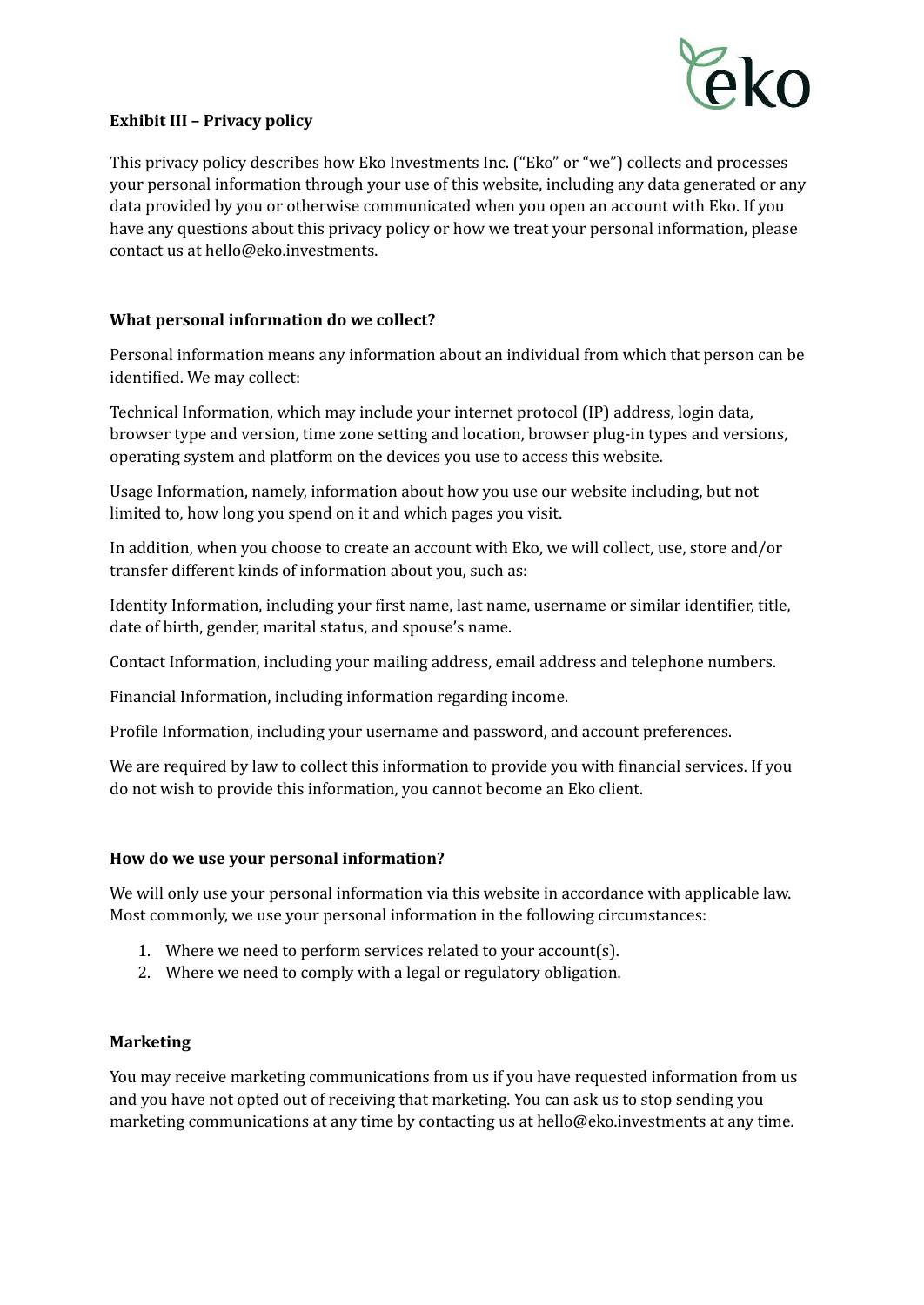

# **Cookies and Pixels**

Cookies are small pieces of data that are stored on your computer, mobile phone or any other device used to access the internet. Pixels are small code blocks on a website that allow for another server to measure viewing of a webpage and often are used in connection with cookies.

We use these technologies to customize Eko and improve your experience with the site. Cookies store anonymous information, such as whether you viewed the site from your mobile device. We may store some personal information in a cookie and/or pixel, such as the site that you visited immediately prior to visiting Eko.

Cookies, pixels, and similar technologies are not required for site functionality. You are not required to accept any cookies or pixels to use this site. However, refusing to accept cookies or pixels will make the use of the Eko website more cumbersome and less accessible.

# **How do we share your personal information?**

We do not sell, rent, or trade your personal information with any third parties other than with your consent or as required by law.

In order to provide financial services and in connection with our everyday business purposes and activities, we may share your personal information with third parties who perform services on our behalf. We provide some of your data (including your personal information) to those third-party service providers, on a need to know basis. Those service providers are required under contract with us to safeguard your information. Except where expressly set forth in this policy, our third-party service providers may only use your data to provide services to us or to improve their services. We may disclose your personal information to the extent necessary to respond to subpoenas, court orders, or other legal processes in response to a request for cooperation from law enforcement or another government agency, in order to comply with our legal and regulatory obligations. We may also disclose your personal information to third parties such as law enforcement if we believe disclosure is necessary or appropriate to prevent physical harm or financial loss, or in connection with an investigation of suspected or actual illegal activity.

# **Children's Privacy**

Our services are not directed at individuals under the age of 18. We do not knowingly collect information from children under the age of 18. If we become aware that a child under 18 has provided us with personal information, we will delete such information from our files.

# **Changes to this Privacy Policy**

We may modify this privacy policy over time without prior notice by posting a new version of this privacy policy, which is your responsibility to review. Any changes to the privacy policy will be reflected on this page and will become effective immediately upon posting. We encourage you to periodically review this privacy policy to stay informed about how we are protecting the personally identifiable information we collect. If changes to the privacy policy are material, we will do our best to notify you via email or through a notification on the site. Please check the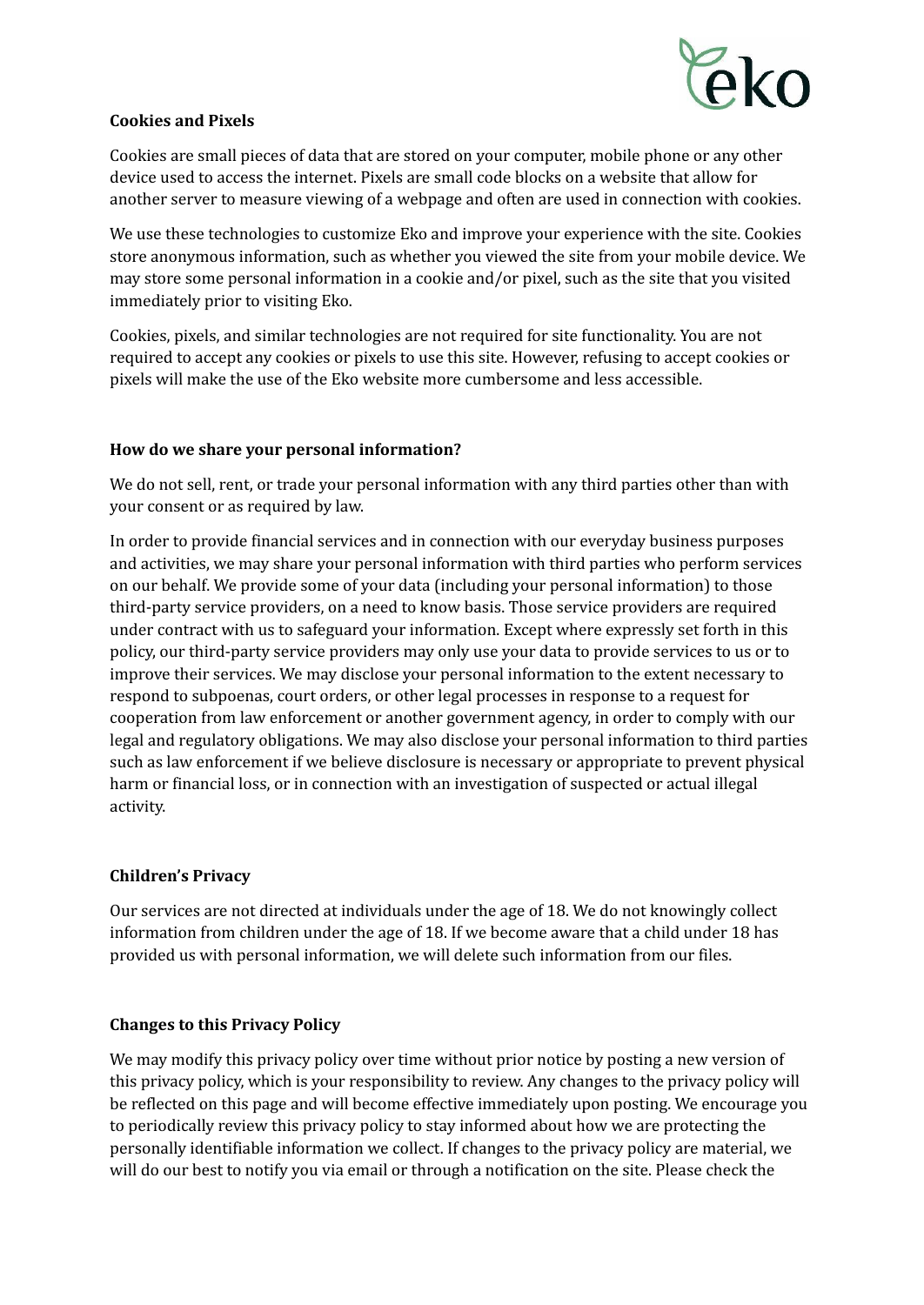

effective date above to determine if there have been any changes since you have last reviewed the Eko privacy policy.

# **Third-party links**

This website may include links to third-party websites, plug-ins and applications. Clicking on those links or enabling those connections may allow third parties to collect or share data about you. We do not control these third-party websites and are not responsible for their privacy statements. When you leave our website, we encourage you to read the privacy policy of every website you visit.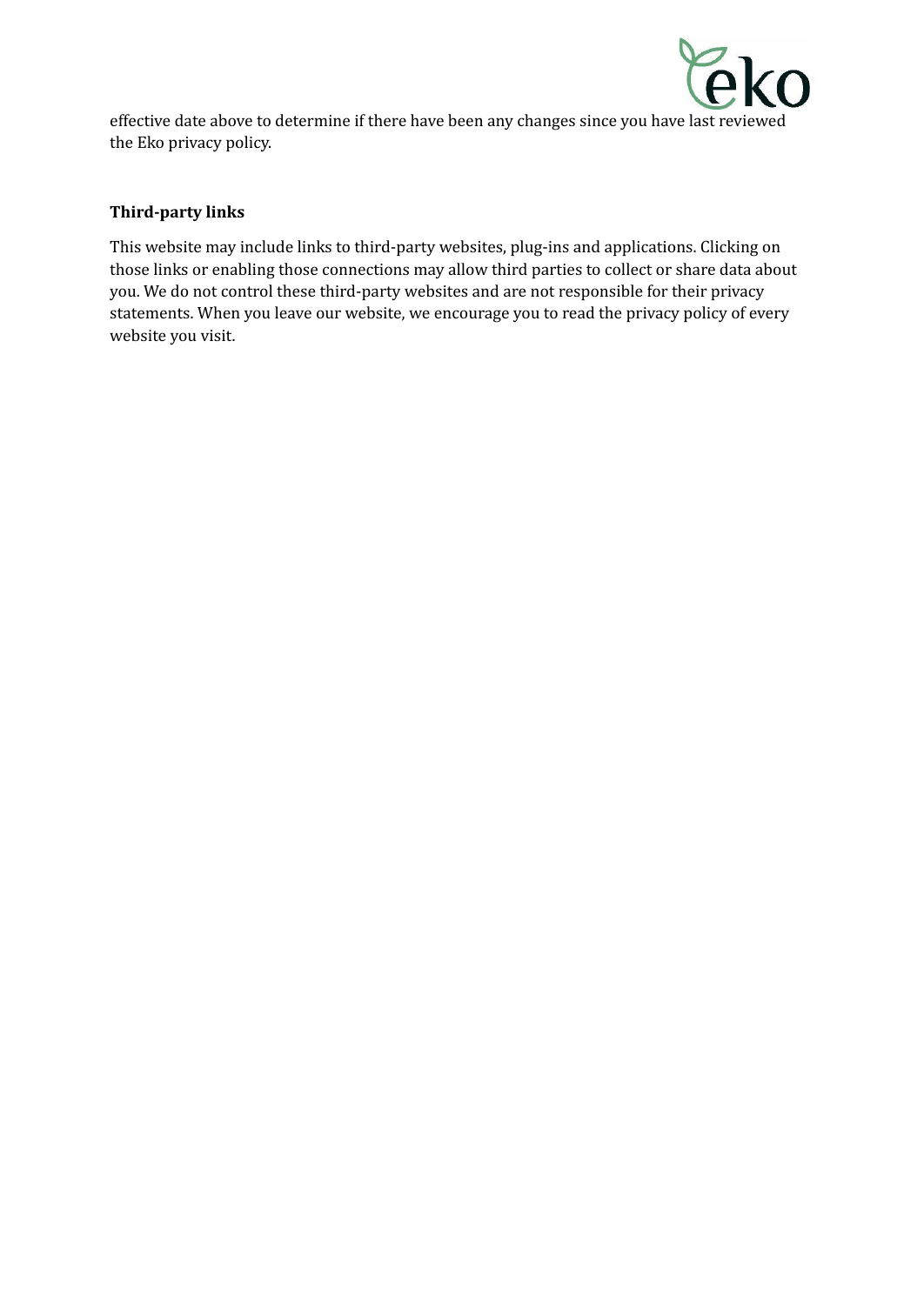

# **Form ADV Part 3 – Client relationship summary**

**Client Relationship Summary - Eko Investments Inc. (September 1, 2021) Item 1. Introduction**

**The Client Relationship Summary ("Form CRS") provides important information about Eko Investing Inc. ("Eko"), an investment adviser registered with the Securities and Exchange Commission ("SEC") as an investment adviser. Brokerage and investment advisory services and fees differ, and it is important for you to understand these differences. Free and simple tools are available to research firms and financial professionals at www.Investor.gov/crs, which also provides educational materials about broker-dealers, investment advisers, and investing.**

## **Our Investment Offerings**

**Eko offers 1 distinct investment advisory service: This service invests in U.S. exchange-listed equities. Eko's investment team constantly monitors the markets and evaluates equities in terms of financial performance and sustainable criteria. We invest your funds by purchasing whole and fractional shares of stocks. We could allocate any remaining cash to be invested in USD. Eko's Investment Authority includes discretionary investment advisory management services sponsored by Eko. Our institutional-grade investment management services offered to institutional investors are essentially similar to those services offered to individual investors. Please refer to Item 6 in or Form ADV Part 2 for an overview of our quantitative investment model. For more detailed additional information on Eko's investment advisory services, please see our Form ADV, 2A Client Brochure, more specifically, Items 4 and 7.**

**For the questions below and more, you can refer to the frequently asked questions on our website, www.eko.investments**

**Given my financial situation, should I choose a brokerage service or investment advisory service? Why or why not? How will you choose investments to recommend to me? How do I know my investment is truly sustainable?**

# **Item 3. Fees, Costs, Conflicts, and Standard of Conduct**

*What fees will I pay?*

Eko works with a nominal subscription fee for platform access. This monthly nominal fee of \$2, which is charged monthly. We automatically deduct this monthly fee from your Investment Account. Clients may be assessed fees by the custodian in conjunction with transactions, account maintenance, etc. Such fees are separate from the Firm, and we do not receive any portion of them.

Help me understand how these fees and costs might affect my investments. If I give you \$10,000 to *invest, how much will go to fees and costs, and how much will be invested for me?* The height of the invested amount is not relevant for Eko's fees. Everybody pays a \$2 monthly membership fee. All the money a customer puts in his/her account will be invested. On a monthly basis the membership fee is automatically deducted from your investment account.

You will pay fees and costs whether you make or lose money on your investments. Fees and costs will reduce any amount of money you make on your investments over time. Please make sure you understand what fees and costs you are paying. For additional information, please see our